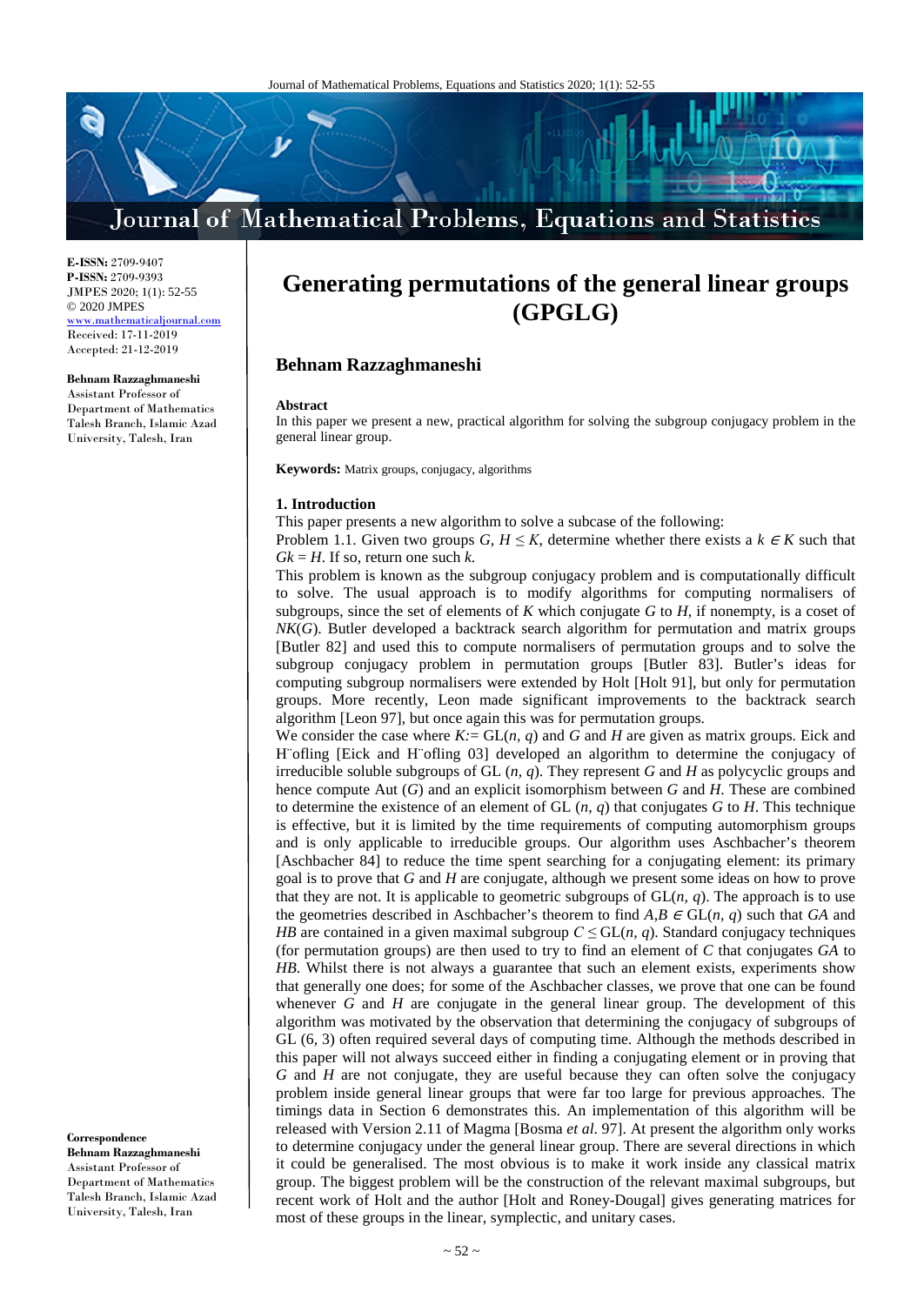The algorithm could perhaps be made faster by making certain sections of it recursive. Aschbacher's theorem is used to find a maximal subgroup  $C \leq GL(n, q)$  and two matrices  $A, B \in GL(n, q)$  such that  $GA, HB \leq C$ . For many of the Aschbacher classes, it should be possible to recursively apply Aschbacher's theorem to part or all of the group *C*, to construct *A\_,B\_*  $\in$  *<i>C* and a maximal subgroup  $C \leq C$  such that *GAA*,  $HBB \leq C$ , and then to search  $C_{\text{max}}$  for a conjugating element. We write *H* ∼*K G* to denote that *H* is conjugate to *G* under *K*. The cost of this recursive approach is that it seems intuitively less likely that *GAA\_* ∼*C\_ HBB\_*  than that *GA* ∼*C HB*; however, the time gains of computing conjugacy inside a smaller group, with a smaller degree permutation representation, would probably outweigh this.

In Section 2 we make some key definitions, state Aschbacher's theorem, and prove a few elementary results.

In Section 3 we give an overview of our algorithm for determining the conjugacy of geometric matrix groups, and then in Section 4 we describe how it works in each geometric Aschbacher class. In Section 5 we discuss the accuracy and reliability of the algorithm and conclude in Section 6 with timings data.

#### **2. Preliminary Results**

We now recall some basic mathematical definitions, prove a few fundamental lemmas, and state Aschbacher's theorem. Let  $G \leq GL(n, q)$  be given, and set  $V := F(n)q$ . Then *G* is *reducible* if it stabilises a proper nontrivial subspace of *V*, and is *irreducible* otherwise. If the image of *G* under the natural embedding into GL (*n,* F) is irreducible for all field extensions F of F*q*, then *G* is *absolutely irreducible*. If *G* is irreducible and preserves a direct sum decomposition  $V =$ *V*1  $\bigoplus$  · ·  $\bigoplus$  *Vt* with  $t > 1$ , then *G* is *imprimitive*.

Theorem 2.1. (Aschbacher's Theorem [Aschbacher 84].) *Let*  $G \leq GL(n, q)$  *be given, let*  $q = pe$ *, let*  $V := Frq$ *, and let Z:*= *Z*(GL(*n, q*))*. Then one of the following holds:*

- 1. *G is reducible.*
- 2. *G is imprimitive.*
- 3. *G can be embedded in* ΓL(*n/s, qs*) *for some prime s dividing n.*
- 4. *G preserves a tensor product*  $V = V1 \otimes V2$ *, where dim V*1 *\_*= dim *V*2*.*
- 5. *A conjugate of G is a subgroup of* GL(*n, pf* )*Z, where e/f is prime.*
- 6. *The dimension*  $n = rm$ , where r is prime. If r is odd or n = 2*, then r divides q −*1*, and G normalises an extraspecial r-group. Otherwise,* 4 *divides q−*1*, and G normalises a* 2*-group of symplectic type.*
- 7. *G preserves a tensor induced decomposition*  $V = VI$   $\otimes$ *·*  $\cdot \cdot \otimes Vt$  *with*  $t > 1$ *.*
- 8. *G lies between a classical group and its normaliser in* GL(*n, q*)*, or preserves a classical form up to scalar multiplication.*
- 9. *For some nonabelian simple group T, the group G/*(*G ∩ Z*) *is almost simple with socle T. In this*

**Roney-Dougal:** Conjugacy of Subgroups of the General Linear Group 153 *case the normal subgroup* (*G ∩ Z*).*T acts absolutely irreducibly, preserves no nondegenerate classical form, is not a subfield group, and does not contain* SL(*n, q*)*.* The original theorem describes subgroups of all classical groups: see [Aschbacher 84].

We follow the notation of [Kleidman and Liebeck 90] when naming classical groups. In particular  $O_-(n, q)$ , where  $\overline{\phantom{a}}$  is +, *−*, or omitted, denotes the largest subgroup of GL(*n, q*) to preserve a quadratic form of type *\_*.

The groups GSp(*n, q*) and GO*\_*(*n, q*) are the normalisers in GL(*n, q*) of Sp(*n, q*) and O*\_*(*n, q*).

A group  $G \leq GL(n, q)$  *lies in class Ci* if the *i*th condition of the theorem holds, and *G* is *geometric* if  $G \in \mathbb{C}$  for some  $i \leq$ 8. The class *Ci* is *recognisable* for *G* if there exist algorithms to recognise that  $G \in \mathbb{C}$ *i*. Let *G* be any geometric group other than a member of *C*8 that does not fix a classical form (up to scalar multiplication), then, *G* can be recognised as being a member of at least one Aschbacher class: more details will be given later. A matrix group *G* is *AS-maximal* if *G* is a maximal member of an Aschbacher class. Aschbacher proved a theorem that may be informally stated by saying that, with the exception of reducible ASmaximals that are conjugate under the duality automorphism, the geometric AS-maximals of a given type are all conjugate under the general linear group [Aschbacher 84, Theorem BΔ].

An *AS-overgroup* for a geometric group *G* is an ASmaximal that preserves a structure of the same type as *G*: constructions for canonical AS-overgroups will be given later. If *G* has been conjugated into a given AS-overgroup, then *G* has been *standardised* (with respect to that ASovergroup).

We finish with some algorithmic preliminaries. We assume that integer operations require constant time. We also assume that primitive polynomials are known for all finite fields that we encounter and that elements of F*pe* are stored as polynomials of degree *e −* 1 over F*p*. Thus, field operations require time  $O$  (log  $q$ ), and elements of GL  $(n, q)$ are constructed in  $O(n2 \log q)$ . We assume that matrix multiplication is *O* (*n*3 log *q*) and that primitive field elements are known. We will not assume the availability of discrete logs. By *constructing* a group we mean producing a set of generating elements for the group: usually these will be a collection of matrices.

**Lemma 2.2:** *Given a primitive element*  $z \in F * q$ *, the groups* GL  $(n, q)$ *,* SL $(n, q)$  *and* Sp $(n, q)$  *can be constructed in time*  $O(n2 \log q)$ *. The groups GU (n, q) and SU(n, q) can be constructed in time*  $O(n2 \log q + \log 2 q)$ *. Proof: Pairs of* generating matrices are known for GL(*n, q*), SL(*n, q*), Sp(*n, q*), GU(*n, q*), and SU(*n, q*) [Taylor 87]. In the linear and symplectic cases, all coefficients lie in the set  $S$ :  $=$  $f(0, \pm 1, \pm \sqrt{2} \pm 1)$ . All coefficients in the unitary case lie in  $T = S$ <sup>∪</sup>*{±z±p,±*(1+*zp−*1)*−*1*}*. The set *S* can be constructed in  $O(\log q)$ , and *T* can be constructed in  $O(\log 2 q)$ .

If  $D = (dij)$   $n \times n$  is diagonal, we write  $D = Diag[d11, d22,...,$ *dnn*]. If  $dij = 0$  unless  $j = n - i + 1$ , we write  $D =$  Anti Diag [*d*1*n, d*2(*n−*1)*,..., dn*1]. When generated as in Lemma 2.2, Sp(*d, q*) preserves a form Anti Diag [1*,...,* 1*,−*1*,...,−*1], and GU(*d, q*) preserves a form Anti Diag [1*,...,* 1]. For odd *q* we assume that  $SO(2m+1, q)$  preserves a form with matrix *I*2*m*+1. When *q* is odd, we assume that SO $\pm$ (2*m, q*) preserves an orthogonal form with matrix Diag[*z,* 1*,...,* 1] or *I*2*m*, depending on whether (*q* − 1)*n*/4 is even or odd. For even *q* we assume that the orthogonal groups of + and *–* type preserve the form given by Magma.

**Lemma 2.3**: There is a Las Vegas  $O(\log 3 q)$  algorithm that, with probability of success  $1/2$ , finds *a*,  $b \in Fq$  such that *a*2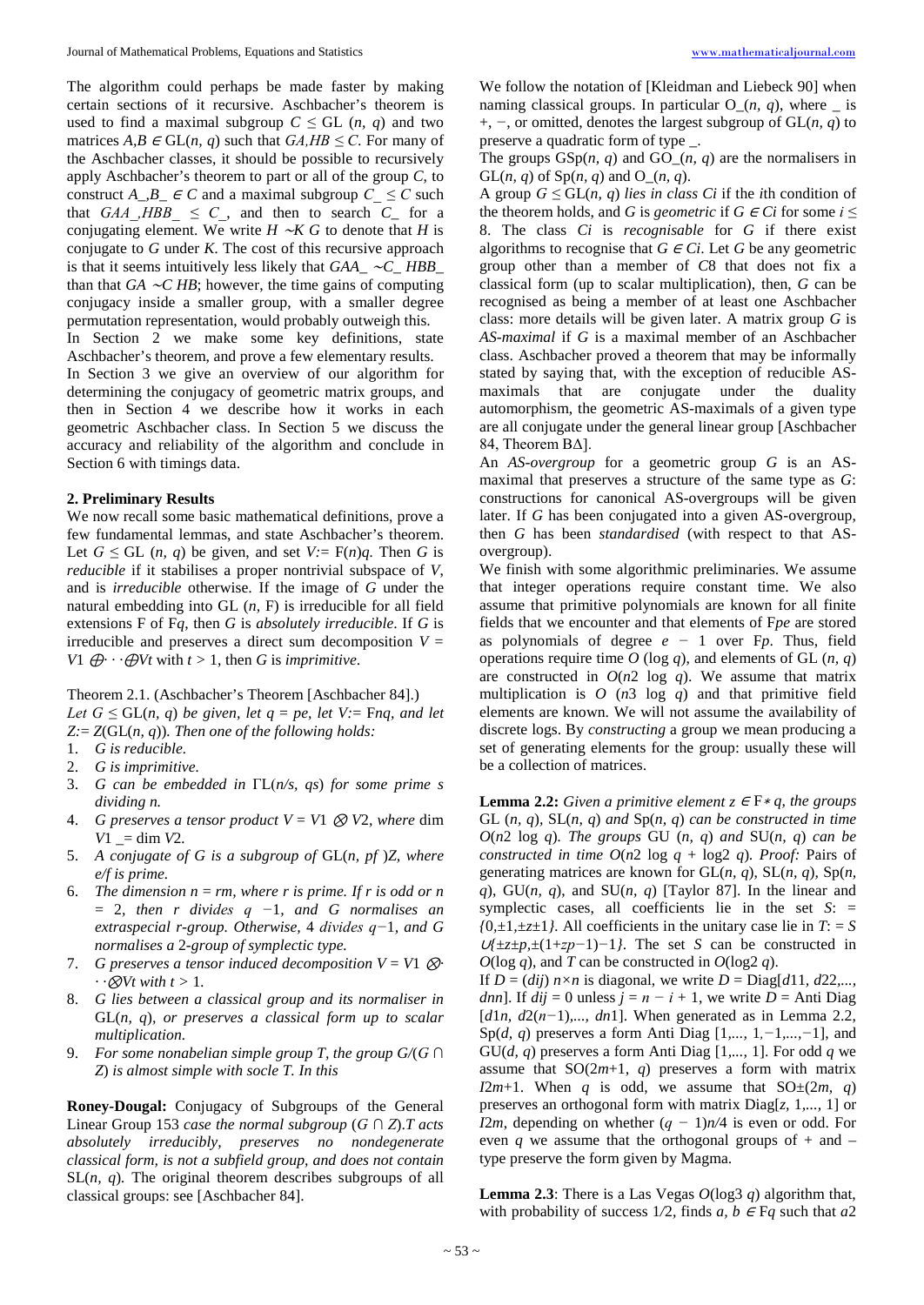$+ b2 = z$ .

**Proof:** Search F  $* q$  for an element *b* such that  $z - b2$  is a square. At least half of the field elements are squares, and each test of squareness costs *O*(log3 *q*) [Lidl and Niederreiter 83].

**Lemma 2.4**: For  $\in$  *{*+*,-,* ◦*}*, the groups  $\Omega$ <sub>*\_(n, q)*, SO<sub>*\_(n,*</sub></sub> *q*), O  $(n, q)$ , and GO  $(n, q)$  may be constructed in time  $O(n^3 \log q + \log^3 q)$ .

**Proof:** Let *S:*=  $\{0, 1, z, v, v\}$ , where  $v = F * q2$ . The set *S* can be constructed in time *O*(log2 *q*). In [Rylands and Taylor 98] small sets of generating matrices are given for  $\Omega(n, q)$ , which can be constructed in time  $O(n2 \log q)$ , given *S*. Let *S*<sub> $\_$ </sub> extend  $\Omega$ <sub> $\_$ </sub>(*n, q*) to SO<sub> $\_$ </sub>(*n, q*), if these groups are not equal. Let *Rs* be a reflection in a vector of square norm and *Rn* be a reflection in a vector of nonsquare norm: *Rs* and *Rn* can be constructed in time *O*(*n*2 log *q*).

By [Kleidman and Liebeck 90, Sections 2.6–2.8], we may take *S\_*:= *−I* if *n* is even, *q* is odd, and the discriminant of the form is nonsquare;  $S = \mathbb{R} \times \mathbb{R} \times \mathbb{R} \times \mathbb{R} \times \mathbb{R} \times \mathbb{R} \times \mathbb{R} \times \mathbb{R} \times \mathbb{R} \times \mathbb{R} \times \mathbb{R} \times \mathbb{R} \times \mathbb{R} \times \mathbb{R} \times \mathbb{R} \times \mathbb{R} \times \mathbb{R} \times \mathbb{R} \times \mathbb{R} \times \mathbb{R} \times \mathbb{R} \times \mathbb{R} \times \mathbb{R} \times \mathbb{R} \times \mathbb$ is odd, and the discriminant is square; or *S\_*:= *Rs* 154 Experimental Mathematics, Vol. 13 (2004), No. 2 if *n* and *q*  are both even. Thus, we construct  $S_{-}$  in time  $O(n^3 \log q)$ .

Let *T*<sub> $-$ </sub> extend SO<sub> $-$ </sub>(*n, q*) to O<sub> $-$ </sub>(*n, q*), if these groups are not equal. By [Kleidman and Liebeck 90, Sections 2.6–2.8], we may take *T* := *Rs* if *n* is even and *q* is odd, and  $T \circ := -I$  if *q* is odd, in time  $O(n2 \log q)$ . Let *D* extend O  $(n, q)$  to GO*\_*(*n, q*). Assume that the quadratic form has matrix Anti Diag  $[1,..., 1]$  in type + and either the identity or Diag $[z, z]$ 1*,...,* 1] in type *−*: a matrix conjugating our original group to one preserving this form can be constructed in time *O*(*n*3 log *q*) [Holt and Roney-Dougal]. Then *D\_:*= *zIn* if *n* is odd or *q* is even. If *q* is odd, then *D*+:= Diag[*z,..., z,* 1*,...,* 1] and *D−:*= Diag[*P,..., P* ] or Diag [Anti Diag [*z,* 1]*, P,..., P*], depending on whether the discriminant of the form is square or nonsquare, where *a* and *b* are as in Lemma 2.3 and *P:*= \_*a b b −a*\_*.*

**Main Theorem.** *Given a set S of generating matrices for G*   $\leq$  GL(*n, q*) *and a set T of generating permutations for H*  $\leq$ Sym(*d*)*, a set of generating matrices for G*  $\otimes$  *H*  $\leq$  *GL(<i>nd, q*) *can be constructed in time*  $O((|S| + |T|)(nd)2 \log q)$ *.* 

**Proof**: For each generating matrix  $X \in S$ , define a matrix Diag[*X, In,..., In*]. For each  $Y \in T$ , define an  $nd \times nd$  block matrix whose  $(i, j)$ th block is *In*, if *Y* maps  $i \rightarrow j$ , and 0 otherwise. The group  $G$   $H$  is generated by these ( $|S| + |T|$ ) matrices.

Let *G* ≤ *G*L(*n, q*) and *H* ≤ *G*L(*m, q*). By *G* ⊗ *H* we mean a group isomorphic to  $(G \times H)/(x, x-1)$ :  $x \in G \cap H \cap$ *Z*(GL(*nm, q*))*\_*. Note that if *G* and *H* are absolutely irreducible, then this reduces to the standard central product *G ◦ H*. The group *G* ⊗ *H* has a natural action on F(*n*)*q*   $\mathcal{D}F(m)q$ . By *H*TensWr*K*, where *H* ≤ GL(*n*, *q*) and *K* ≤ Sym(*t*) is transitive, we mean the subgroup of  $GL(nt, q)$ given by  $(H \otimes \cdots \otimes H)$ : *K*.

**The group** *K* **permutes the factors in the central product. Lemma 2.6:** *Let*  $G: S \leq GL(n, q)$  *and*  $H: = T \leq GL(m, q)$ *q*)*. The group*  $G \otimes H \leq GL(mn, q)$  *can be constructed in*  $O((|S| + |T|)(mn)2 \log q)$ *, and GTensWr Sym(t) can be constructed in O*(*|S|n*2*t* log *q*)*.*

**Proof:** The group  $G \otimes H$  is generated by the Kronecker products of elements of *S* with 1*H* and of 1*G* with elements of *T*. Given  $X \le G$  and  $Y \le H$ , the Kronecker product  $X \otimes Y$ has *XijYkl* in position  $((i - 1)m + k, (j - 1)m + l)$ . Each matrix is therefore written down in time  $O((mn)2 \log q)$ . The final claim is from [Holt and Roney-Dougal].

#### **References**

- 1. Aschbacher, Aschbacher M. On the Maximal Subgroups of the Finite Classical Groups. Invent. Math 1984;76:469-514.
- 2. Bosma *et al*. Bosma W, Cannon J, Playoust C. The Magma Algebra System I: The User Language. J Symbolic Comput 1997;24(3):235-265.
- 3. Butler and Canon 82 Butler G, Canon JJ. Computing in Permutation and Matrix Groups I: Normal Closure, Commutator Subgroups, Series. Math. Comp 1982;39:663-670.
- 4. Butler 82 Butler G. Computing in Permutation and Matrix Groups II: Backtrack Algorithm. Math. Comp 1982;39:671-680.
- 5. Butler 83 Butler G. Computing Normalisers in Permutation Groups. J Algorithms 1983;4:163-175.
- 6. Cannon *et al*. Cannon JJ, Holt DF, Slattery M, Steel AK. Computing Subgroups of Low Index in a Finite Group. Submitted to J Symbolic Comput.
- 7. Cellar and Leedham-Green 97 Cellar F, Leedham-Green CR. Calculating the Order of an Invertible Matrix. In Groups and Computation II New Brunswick, NJ, edited by L. Finkelstein and WM. Kantor 1995, 55- 60. Providence, RI: Amer. Math. Soc., 1997.
- 8. Eick and H¨ofling 03 Eick B, H¨ofling B. The Solvable Primitive Permutation Groups of Degree at most 6560. LMS J Comput. Math 2003;6:29-39.
- GAP Group. The GAP Group. GAP–Groups, Algorithms and Programming, Version 4.3. Available from World Wide Web (http://www.gap-system.org) 2002.
- 10. Roney-Dougal. Conjugacy of Subgroups of the General Linear Group 163 [Glasby and Howlett 97] Glasby SP, Howlett RB. Writing Representations over Minimal Fields. Comm. Algebra 1997;25:1703-1711.
- 11. Glasby *et al*. Glasby SP, Leedham-Green CR, O'Brien EA. Writing a Representation over a Smaller Field Modulo Scalars. In preparation.
- 12. Holt 91 Holt DF. The Computation of Normalisers in Permutation Groups. J Symbolic Comput 1991;12:499- 516.
- 13. Holt *et al*. 96a Holt DF, Leedham-Green CR, O'Brien EA, Rees S. Testing Matrix Groups for Primitivity. J Algebra 1996;184:795-817.
- 14. Holt *et al*. 96b Holt DF, Leedham-Green CR, O'Brien E, Rees S. Computing Matrix Group Decompositions with Respect to a Normal Subgroup. J Algebra 1996;184:818-838.
- 15. Holt and Rees 94 Holt DF, Rees S. Testing Modules for Irreducibility. J Austral. Math. Soc. Ser A 1994;57:1- 16.
- 16. Holt and Roney-Dougal Holt DF, Roney- Dougal CM. Constructing Maximal Subgroups of Black Box Classical Groups. Submitted.
- 17. Kleidman and Liebeck 90 Kleidman P, Liebeck M. The Subgroup Structure of the Finite Classical Groups.